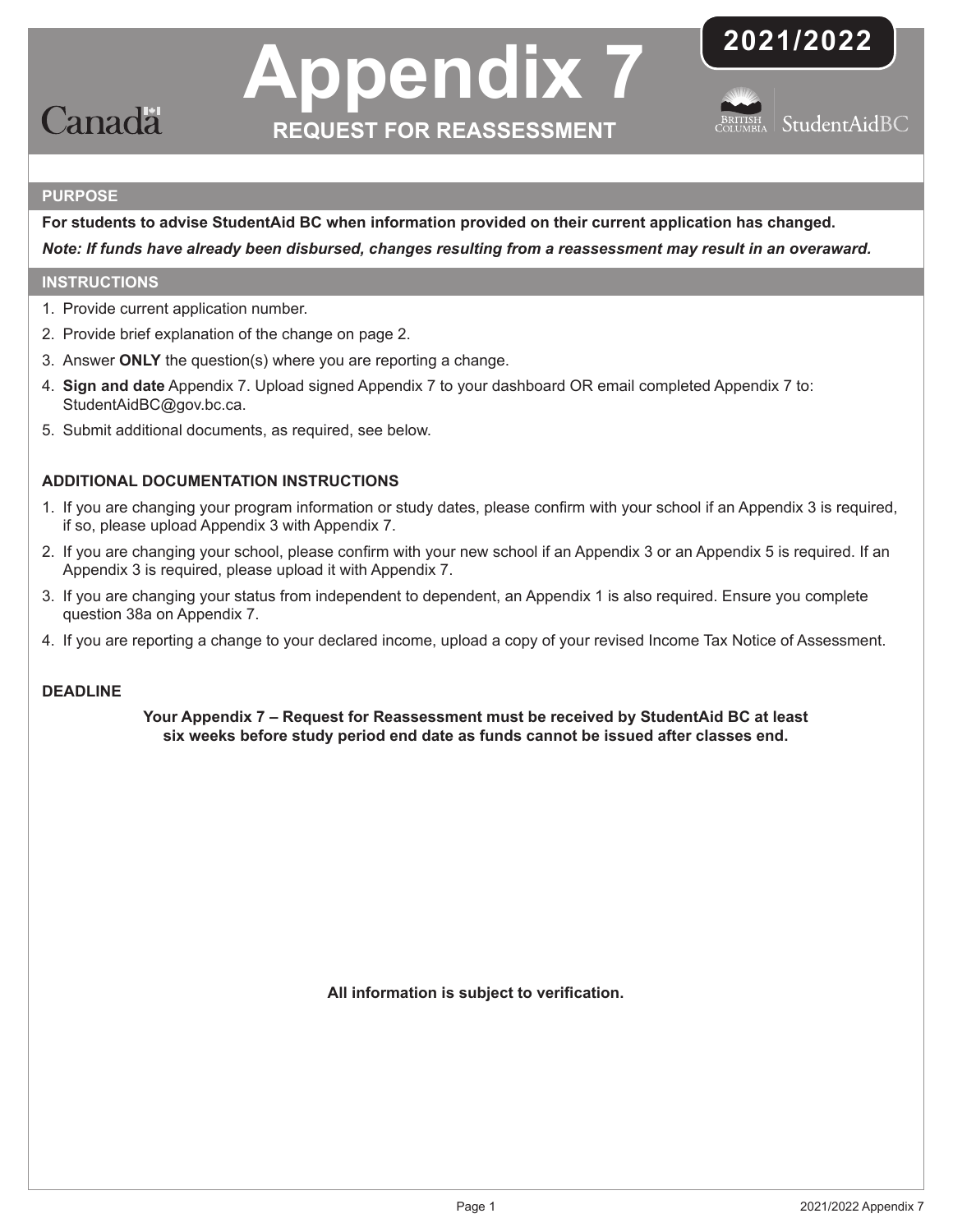| Please provide an explanation for the changes you are making in this reassessment.<br>Provide supporting documentation/Appendices as outlined on page 1. |
|----------------------------------------------------------------------------------------------------------------------------------------------------------|
|                                                                                                                                                          |
|                                                                                                                                                          |
|                                                                                                                                                          |
|                                                                                                                                                          |
|                                                                                                                                                          |
|                                                                                                                                                          |
|                                                                                                                                                          |
|                                                                                                                                                          |
|                                                                                                                                                          |
|                                                                                                                                                          |
|                                                                                                                                                          |
|                                                                                                                                                          |
|                                                                                                                                                          |
|                                                                                                                                                          |
|                                                                                                                                                          |
|                                                                                                                                                          |
|                                                                                                                                                          |
|                                                                                                                                                          |
|                                                                                                                                                          |
|                                                                                                                                                          |
|                                                                                                                                                          |
|                                                                                                                                                          |
|                                                                                                                                                          |
|                                                                                                                                                          |
|                                                                                                                                                          |
|                                                                                                                                                          |
|                                                                                                                                                          |
|                                                                                                                                                          |
|                                                                                                                                                          |
|                                                                                                                                                          |
|                                                                                                                                                          |
|                                                                                                                                                          |
|                                                                                                                                                          |
|                                                                                                                                                          |
|                                                                                                                                                          |
|                                                                                                                                                          |
|                                                                                                                                                          |
|                                                                                                                                                          |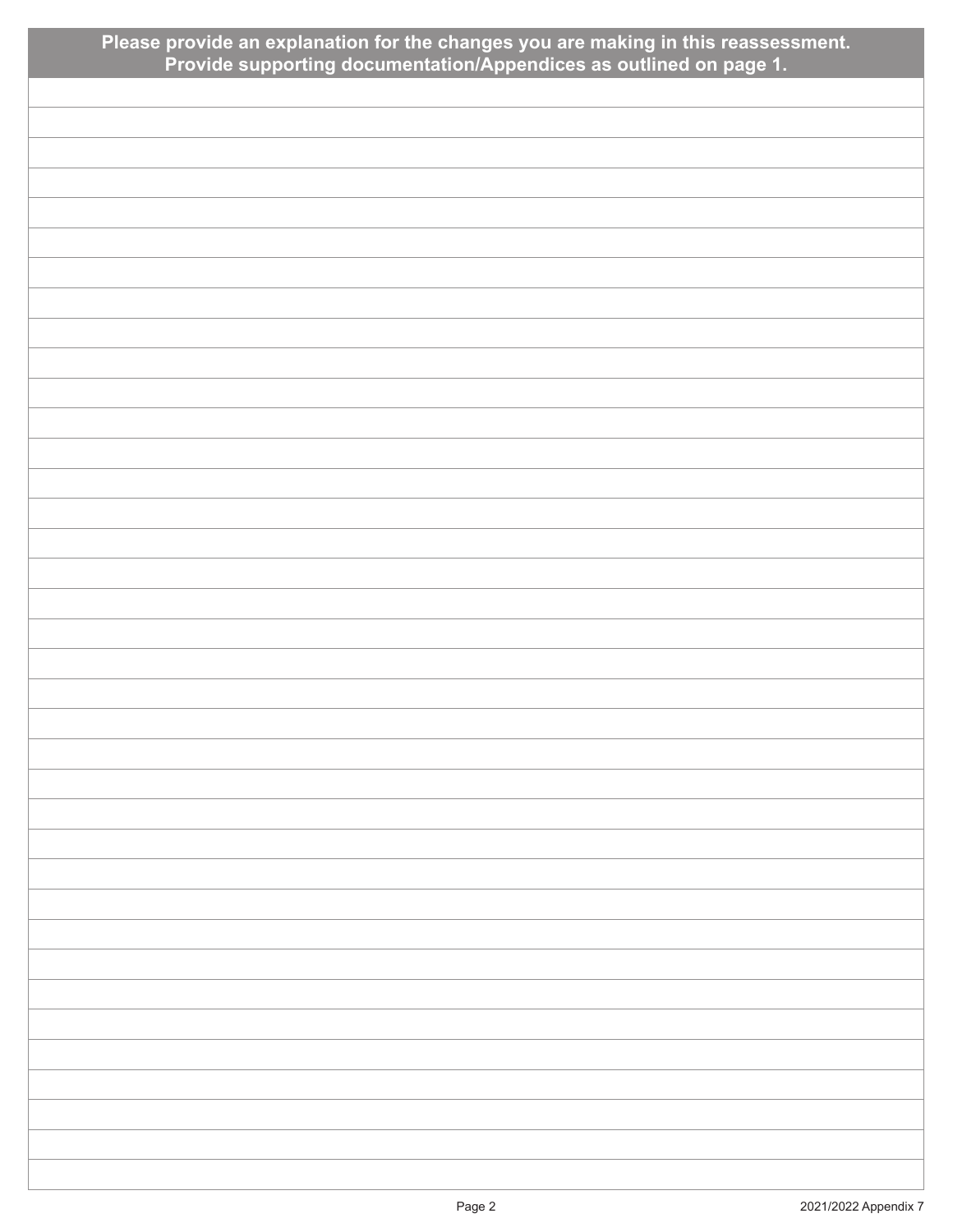| <b>Appendix 7</b><br><b>Canada</b><br><b>REQUEST FOR REASSESSMENT</b>                                                                                                  | 2021/2022<br>StudentAidBC                                      |
|------------------------------------------------------------------------------------------------------------------------------------------------------------------------|----------------------------------------------------------------|
| 2 1<br>2 <br>$\mathbf 0$<br>What is your original 2021/2022 application number?                                                                                        | (Questions must<br>be answered in ink)                         |
| Only answer questions (in ink) where the information is now different from your<br>original full-time application and provide an explanation of the changes on Page 2. |                                                                |
| Ensure you sign and date the Declaration on Page 8.                                                                                                                    |                                                                |
| (1) LAST NAME NOTE: Your last name MUST match the name on your Social Insurance Number card/letter                                                                     | SOCIAL INSURANCE NUMBER                                        |
| FIRST NAME NOTE: Your first name MUST match the name on your Social Insurance Number card/letter<br>(2)                                                                |                                                                |
| (3)<br>MALE  <br><b>FEMALE</b><br><b>GENDER</b><br>(5)<br><b>MAILING ADDRESS</b><br>(6)                                                                                | (4) DATE OF BIRTH<br><b>YEAR</b><br><b>MONTH</b><br><b>DAY</b> |
| Apt./suite Street Number and Street Name/PO Box<br>(7)<br>Use this line for any part of your address not indicated above                                               |                                                                |
| (9)                                                                                                                                                                    |                                                                |
| (10) PROVINCE/STATE                                                                                                                                                    |                                                                |
| (12) AREA CODE<br><b>TELEPHONE NUMBER</b><br>(13) E-MAIL ADDRESS: Notifications will be sent to this address                                                           |                                                                |
|                                                                                                                                                                        |                                                                |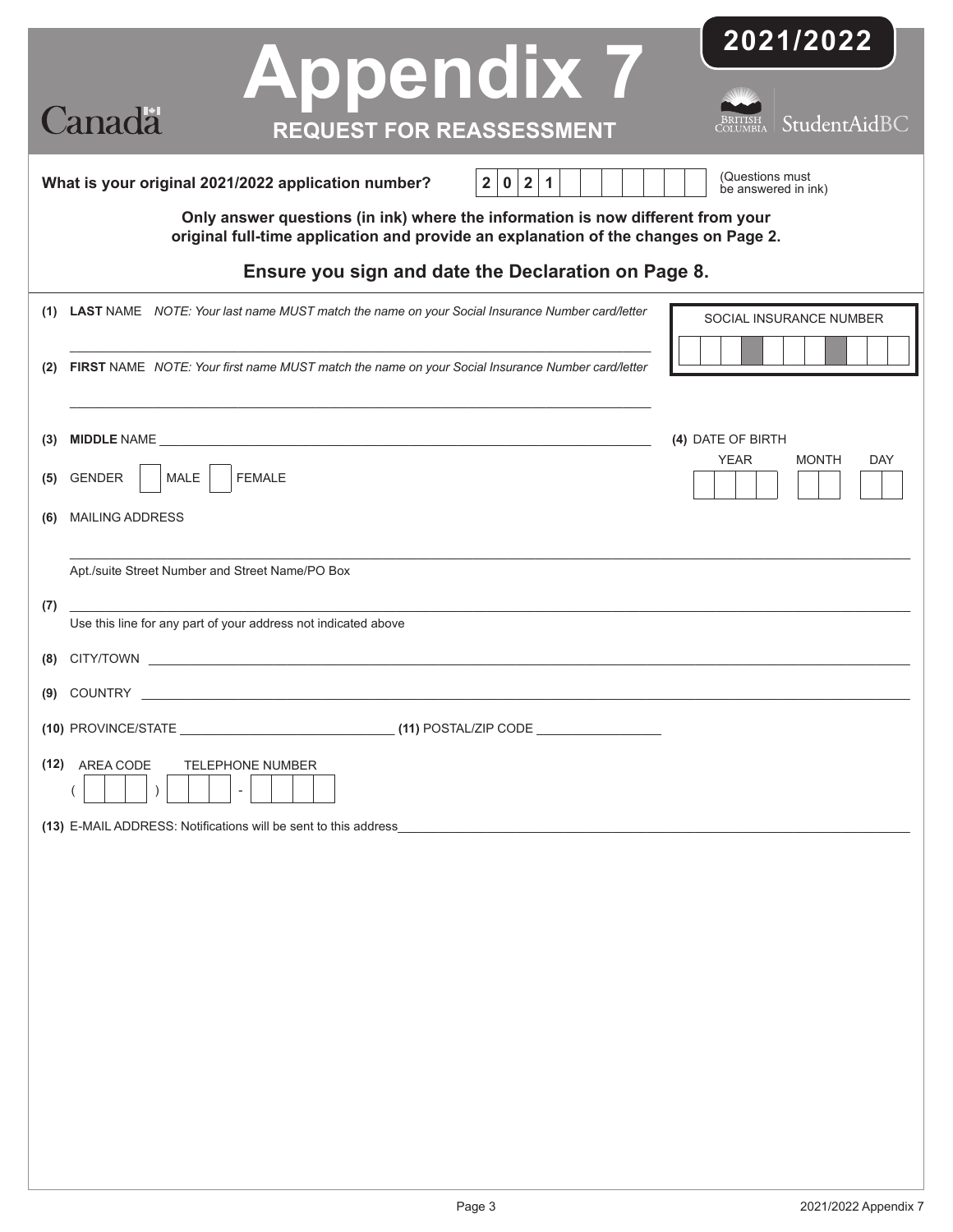| <b>PROGRAM INFORMATION</b>                                                                                                                                                                                                                                  |
|-------------------------------------------------------------------------------------------------------------------------------------------------------------------------------------------------------------------------------------------------------------|
| (14) NAME OF INSTITUTION <b>And All Annual Activity</b> and the series of the series of the series of the series of the                                                                                                                                     |
|                                                                                                                                                                                                                                                             |
|                                                                                                                                                                                                                                                             |
|                                                                                                                                                                                                                                                             |
| (18) INSTITUTION'S COUNTRY <b>And All Contract Country (18)</b> INSTITUTION'S COUNTRY                                                                                                                                                                       |
| (19) PROGRAM CODE (visit www.StudentAidBC.ca)                                                                                                                                                                                                               |
| (20a) Is your program being delivered online<br><b>YES</b><br><b>NO</b><br>or blended?                                                                                                                                                                      |
| (21) DATE CLASSES START<br><b>YEAR</b><br>MONTH<br>DAY                                                                                                                                                                                                      |
| <b>YEAR</b><br>(22) DATE CLASSES END<br>MONTH<br>DAY                                                                                                                                                                                                        |
|                                                                                                                                                                                                                                                             |
| (24) MAJOR / DEPARTMENT (if applicable)                                                                                                                                                                                                                     |
| (25) PROGRAM TYPE:<br>CERTIFICATE/CITATION<br>ASSOCIATE/DIPLOMA<br>UNIVERSITY TRANSFER<br><b>BACHELOR</b>                                                                                                                                                   |
| PROFESSIONAL (Medical<br><b>MASTER</b><br>PHD<br>UNCLASSIFIED/QUALIFYING<br>doctor, lawyer, etc.)                                                                                                                                                           |
| (26) WHAT YEAR OF THIS PROGRAM WILL YOU BE IN?                                                                                                                                                                                                              |
| 80%<br>60%<br>100%<br>(27) COURSE LOAD<br>40% (for students with permanent disabilities)                                                                                                                                                                    |
|                                                                                                                                                                                                                                                             |
| PERSONAL INFORMATION                                                                                                                                                                                                                                        |
| (29) Are you a student with a permanent disability that affects your studies on a daily basis? You must meet the definition<br><b>YES</b><br><b>NO</b><br>of a permanent disability to be eligible to apply for StudentAid BC permanent disability funding. |
| (30) During your study period, provide total income assistance/social assistance (welfare) and/or B.C. income assistance<br>\$<br>.00<br>for persons with disabilities that you will be receiving:                                                          |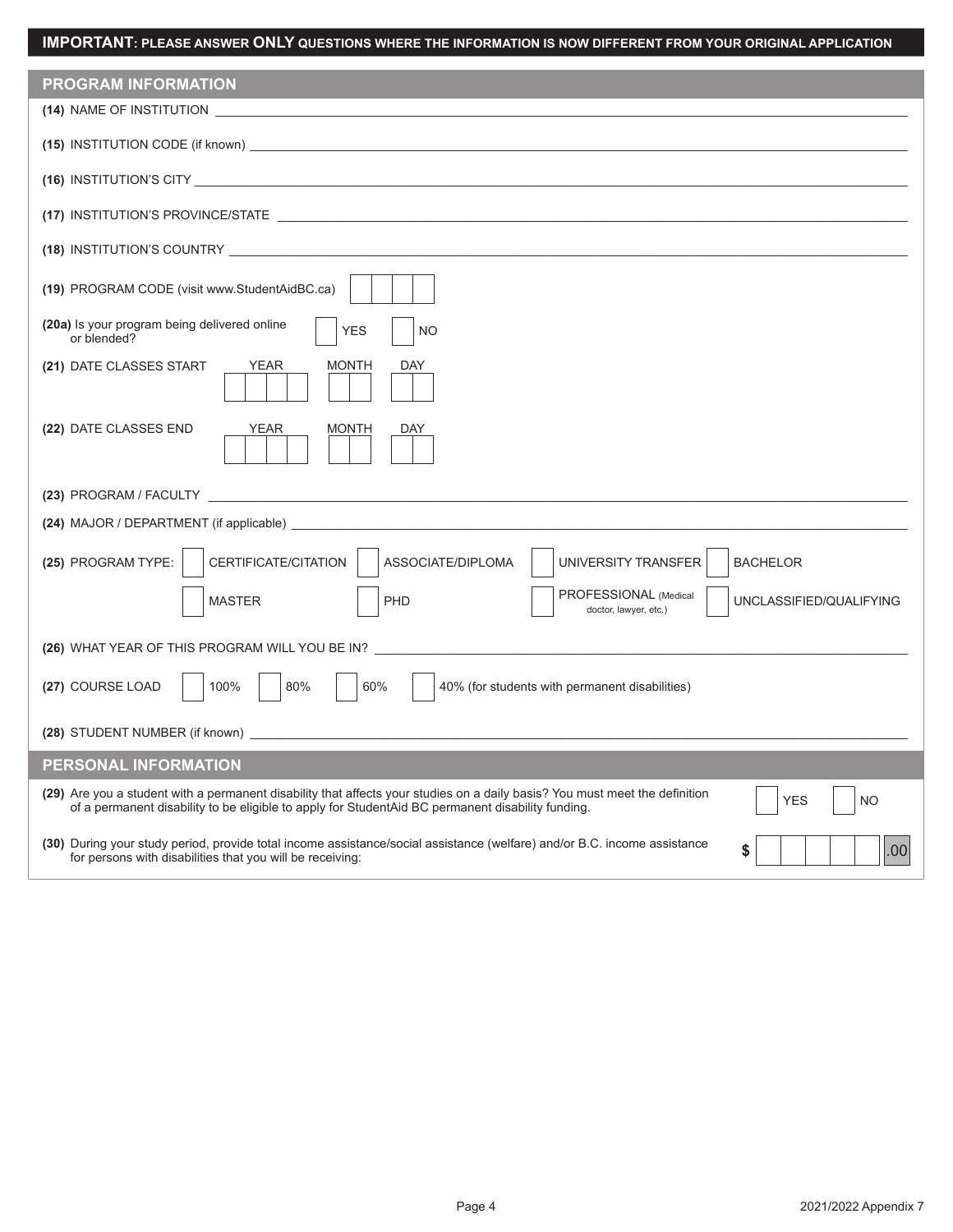| <b>PERSONAL INFORMATION continued</b>                                                                                                                                                                                               |                             |  |  |
|-------------------------------------------------------------------------------------------------------------------------------------------------------------------------------------------------------------------------------------|-----------------------------|--|--|
| (31) Have you ever declared bankruptcy that included student financial assistance?                                                                                                                                                  | <b>YES</b><br><b>NO</b>     |  |  |
| (32) Will you have a full-time job during your study period?                                                                                                                                                                        | <b>YES</b><br><b>NO</b>     |  |  |
| (33) Will you have been out of high school for more than 48 months (4 years) when classes start?                                                                                                                                    | <b>YES</b><br><b>NO</b>     |  |  |
| <b>B. SINGLE PARENT</b><br>A. SINGLE<br><b>C. MARRIED</b><br>(34) What is your marital status?                                                                                                                                      |                             |  |  |
| D. COMMON-LAW<br>E. SEPARATED/DIVORCED/WIDOWED                                                                                                                                                                                      |                             |  |  |
| (35) In the time since you left high school to your first day of classes, have you spent two periods of 12 continuous months<br>each, in the full-time labour force?                                                                | <b>YES</b><br><b>NO</b>     |  |  |
| (36) Are you, or were you at the time of your 19th birthday, a youth in continuing care or custody of a director of child<br>welfare in B.C. (ward of the court – this means the provincial government is/was your legal guardian)? | <b>YES</b><br><b>NO</b>     |  |  |
| (37) My parents are deceased and I do not have a legal guardian.                                                                                                                                                                    | <b>YES</b><br><b>NO</b>     |  |  |
| (38) Did you answer 'YES' to any of questions 33, 35, 36 or 37 or are married, common-law, a single parent, separated,<br>divorced or widowed? If YES, please answer the following:                                                 | <b>YES</b><br><b>NO</b>     |  |  |
| Are you a resident of B.C.?                                                                                                                                                                                                         |                             |  |  |
| (38a) Did you answer 'NO' to ALL of questions 33, 35, 36 and 37? If YES, please answer the following:                                                                                                                               | <b>YES</b><br><b>NO</b>     |  |  |
| Is your parent(s)/step-parent/sponsor/legal guardian a resident of B.C.?                                                                                                                                                            |                             |  |  |
| <b>CANADIAN CITIZEN</b><br>(39) What is your citizenship status?<br>PERMANENT RESIDENT                                                                                                                                              |                             |  |  |
| (40) Do you identify yourself as an Indigenous person; that is, First Nations, Métis or Inuit?                                                                                                                                      | <b>YES</b><br><b>NO</b>     |  |  |
| <b>First Nations</b><br>(41) If you identify yourself as an Indigenous person, are you: (select all that apply)                                                                                                                     | Métis<br>Inuit              |  |  |
| (42) Date you graduated from or left secondary (high) school.                                                                                                                                                                       | <b>YEAR</b><br><b>MONTH</b> |  |  |
| (43) How many months of full-time post-secondary studies have you taken to date in B.C., Canada and outside of Canada?<br>Include co-op work terms.                                                                                 | <b>MONTHS</b>               |  |  |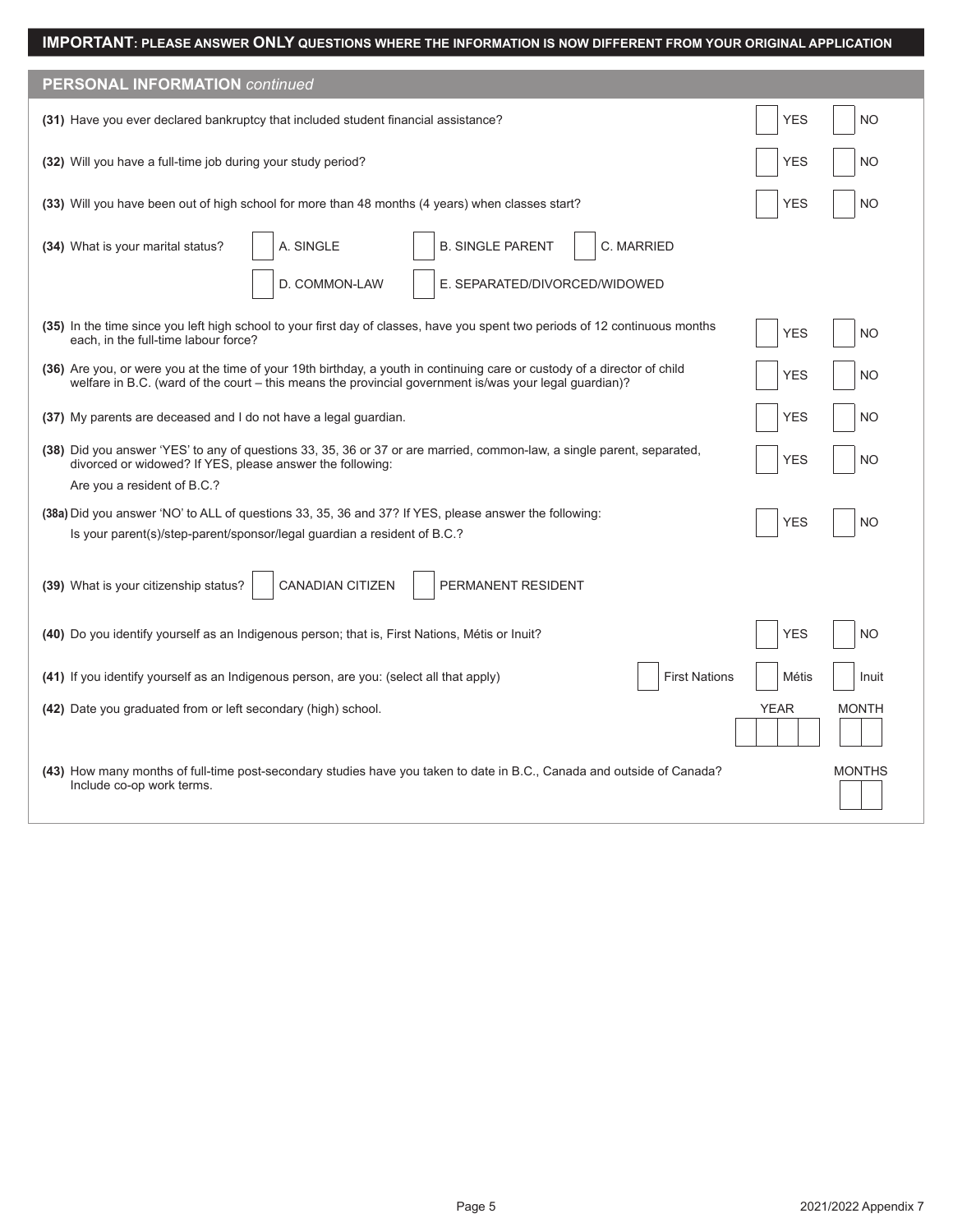## **DEPENDANT INFORMATION**

#### **(44)** Do you have any eligible dependants? No example of the state of the state of the state of the state of the state of the state of the state of the state of the state of the state of the state of the state of the stat

For StudentAid BC purposes, eligible dependants are any dependants for whom you receive the Canada Child Benefit or for whom you claim a benefit on your 2020 income tax return. To be eligible, a dependant must meet one or more of the following criteria:

- be your child(ren) and/or your spouse/common-law partner's child(ren) under 19 years of age as of the start of your classes, for whom you have custody, or provide care (they live with you), at least two full days per week during your entire study period; or
- be your child(ren) and/or your spouse/common-law partner's child(ren) age 19 or over who are full-time dependent students; or
- be your permanently disabled child(ren) and/or your spouse/common-law partner's permanently disabled child(ren) age 19 or over, who you fully support and declared on your 2020 income tax return; or
- be your permanently disabled spouse/common-law partner who you fully support and declared on your 2020 income tax return; or
- be your foster child(ren), if foster parent income is claimed on this application; or
- be your elderly relatives and/or your spouse/common-law partner's elderly relatives who you fully support and have declared on your 2020 income tax return.

Note: If you are expecting a child, please submit an Appendix 7 – Request for Reassessment after the birth of the child and attach a copy of the birth certificate.

List eligible dependants (DO NOT include spouse/common-law partner):

| Dependant's last name                                                                                                                                                              | Dependant's first name                                                   | Dependant's date of birth<br>Year<br>Month<br>Day                                                                               | Is dependant attending<br>post-secondary? | Was this dependant<br>claimed on your<br>2020 tax return? |  |
|------------------------------------------------------------------------------------------------------------------------------------------------------------------------------------|--------------------------------------------------------------------------|---------------------------------------------------------------------------------------------------------------------------------|-------------------------------------------|-----------------------------------------------------------|--|
|                                                                                                                                                                                    |                                                                          |                                                                                                                                 | <b>YES</b><br><b>NO</b>                   | <b>YES</b><br><b>NO</b>                                   |  |
|                                                                                                                                                                                    |                                                                          |                                                                                                                                 | <b>YES</b><br><b>NO</b>                   | <b>YES</b><br><b>NO</b>                                   |  |
|                                                                                                                                                                                    |                                                                          |                                                                                                                                 | <b>YES</b><br><b>NO</b>                   | <b>YES</b><br><b>NO</b>                                   |  |
|                                                                                                                                                                                    |                                                                          |                                                                                                                                 | <b>YES</b><br><b>NO</b>                   | <b>YES</b><br><b>NO</b>                                   |  |
| <b>STUDY PERIOD INFORMATION</b>                                                                                                                                                    |                                                                          |                                                                                                                                 |                                           |                                                           |  |
| <b>YES</b><br>(45) Between the date classes start and the date classes end, will you be on a co-op/paid work term?<br><b>NO</b>                                                    |                                                                          |                                                                                                                                 |                                           |                                                           |  |
| (46) While you are in school, will you be living with your parent(s)/step-parent/sponsor/legal guardian or living in a home<br><b>YES</b><br><b>NO</b><br>owned or rented by them? |                                                                          |                                                                                                                                 |                                           |                                                           |  |
| <b>ALLOWABLE EXTRA COSTS</b>                                                                                                                                                       |                                                                          |                                                                                                                                 |                                           |                                                           |  |
|                                                                                                                                                                                    | only the amount you pay. Only one parent may claim these day-care costs. | (47) Day-care costs that you incur for your child(ren) age 11 years or under. Do not include any child-care subsidy amount,     |                                           | \$<br>.00 <sub>1</sub>                                    |  |
| (48) Child support and/or spousal support that you pay.                                                                                                                            |                                                                          |                                                                                                                                 |                                           | \$<br>.00 <sub>1</sub>                                    |  |
| what is the cost of one return trip home?                                                                                                                                          |                                                                          | (49) If you must relocate to a different city to attend school and you will return home at least once during your study period. |                                           | \$<br>.00                                                 |  |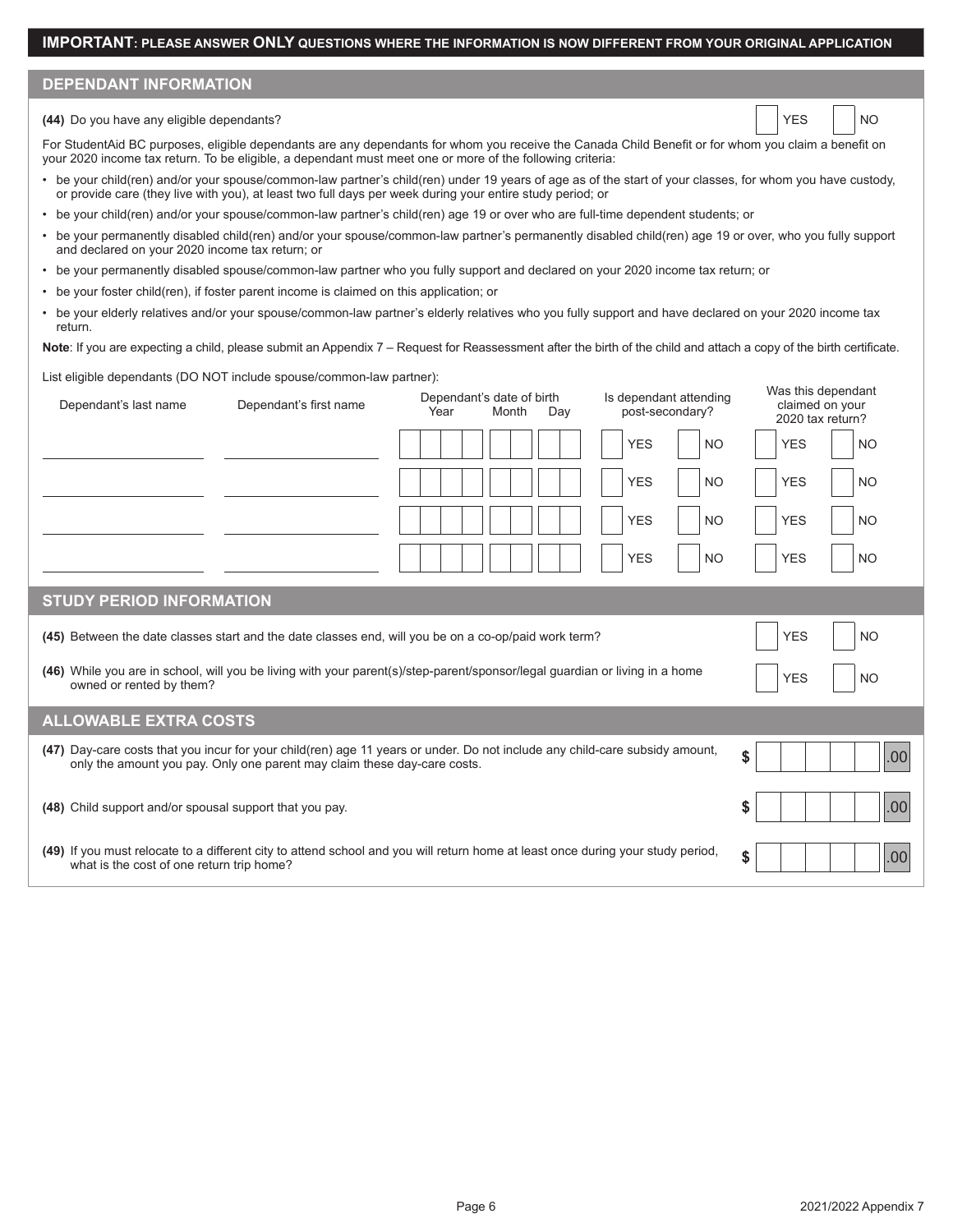| <b>INCOME INFORMATION</b>                                                                                                                                                                                                                                                                                                                                                                                                   |           |  |  |
|-----------------------------------------------------------------------------------------------------------------------------------------------------------------------------------------------------------------------------------------------------------------------------------------------------------------------------------------------------------------------------------------------------------------------------|-----------|--|--|
| (50) Enter your reported total income from line 15000 of your 2020 Income Tax Return.                                                                                                                                                                                                                                                                                                                                       | \$<br>.00 |  |  |
| This income will be matched with Canada Revenue Agency records, which may affect your assessment of need<br>If you did not file a 2020 Income Tax Return, enter your total income from all sources both inside AND outside of Canada.                                                                                                                                                                                       |           |  |  |
| (51) Merit-based scholarships or need-based bursaries, including provincial government scholarships.                                                                                                                                                                                                                                                                                                                        | .00<br>\$ |  |  |
| (52) Funding you will receive to help meet specific educational costs towards your education during this study period.                                                                                                                                                                                                                                                                                                      |           |  |  |
| Government funding (e.g., E.I. training allowance, social assistance payments intended to cover<br>(a)<br>education-related costs)                                                                                                                                                                                                                                                                                          | .00<br>\$ |  |  |
| Non-government (private sector) funding (e.g. employer)<br>(b)                                                                                                                                                                                                                                                                                                                                                              | \$<br>.00 |  |  |
| Voluntary contributions from parent(s)/step-parent/sponsor/legal guardian<br>(C)                                                                                                                                                                                                                                                                                                                                            | .00<br>\$ |  |  |
| <b>ALTERNATE ADDRESS</b>                                                                                                                                                                                                                                                                                                                                                                                                    |           |  |  |
| Give the name, address and telephone number of a contact person over 19 years of age living in Canada or the United States. If mail sent to your address<br>is returned or if we cannot contact you by phone, this person will be contacted. Please ensure you have your contact person's authorization to enter their<br>information below. DO NOT USE YOUR SPOUSE/COMMON-LAW PARTNER, A SCHOOL STAFF MEMBER, OR YOURSELF. |           |  |  |
|                                                                                                                                                                                                                                                                                                                                                                                                                             |           |  |  |
|                                                                                                                                                                                                                                                                                                                                                                                                                             |           |  |  |
| (55) MIDDLE NAME The contract of the contract of the contract of the contract of the contract of the contract of the contract of the contract of the contract of the contract of the contract of the contract of the contract                                                                                                                                                                                               |           |  |  |
|                                                                                                                                                                                                                                                                                                                                                                                                                             |           |  |  |
|                                                                                                                                                                                                                                                                                                                                                                                                                             |           |  |  |
|                                                                                                                                                                                                                                                                                                                                                                                                                             |           |  |  |
| (59) COUNTRY                                                                                                                                                                                                                                                                                                                                                                                                                |           |  |  |

**(60)** PROVINCE / STATE \_\_\_\_\_\_\_\_\_\_\_\_\_\_\_\_\_\_\_\_\_\_\_\_\_\_\_\_\_\_\_\_\_\_\_\_\_\_\_\_\_\_\_\_\_\_\_\_\_\_\_\_\_\_\_\_\_\_\_\_\_\_\_\_\_\_\_\_\_\_\_\_\_\_\_\_\_\_\_\_\_\_\_\_\_\_\_\_\_\_\_\_\_\_\_\_\_\_\_\_\_\_\_\_

**(62)** RELATIONSHIP TO YOU **A** Parent/Step-Parent/Sponsor/ B Other Relative C Other

**(61)** POSTAL/ZIP CODE \_\_\_\_\_\_\_\_\_\_\_\_\_\_\_\_\_\_\_\_\_\_\_\_\_\_\_\_\_\_\_\_\_\_\_\_\_\_\_\_\_\_\_\_\_\_\_\_\_\_\_\_\_\_\_\_\_\_\_\_\_\_\_\_\_\_\_\_\_\_\_\_\_\_\_\_\_\_\_\_\_\_\_\_\_\_\_\_\_\_\_\_\_\_\_\_\_\_\_\_\_\_\_\_

**(63)** AREA CODE TELEPHONE NUMBER

( ) -